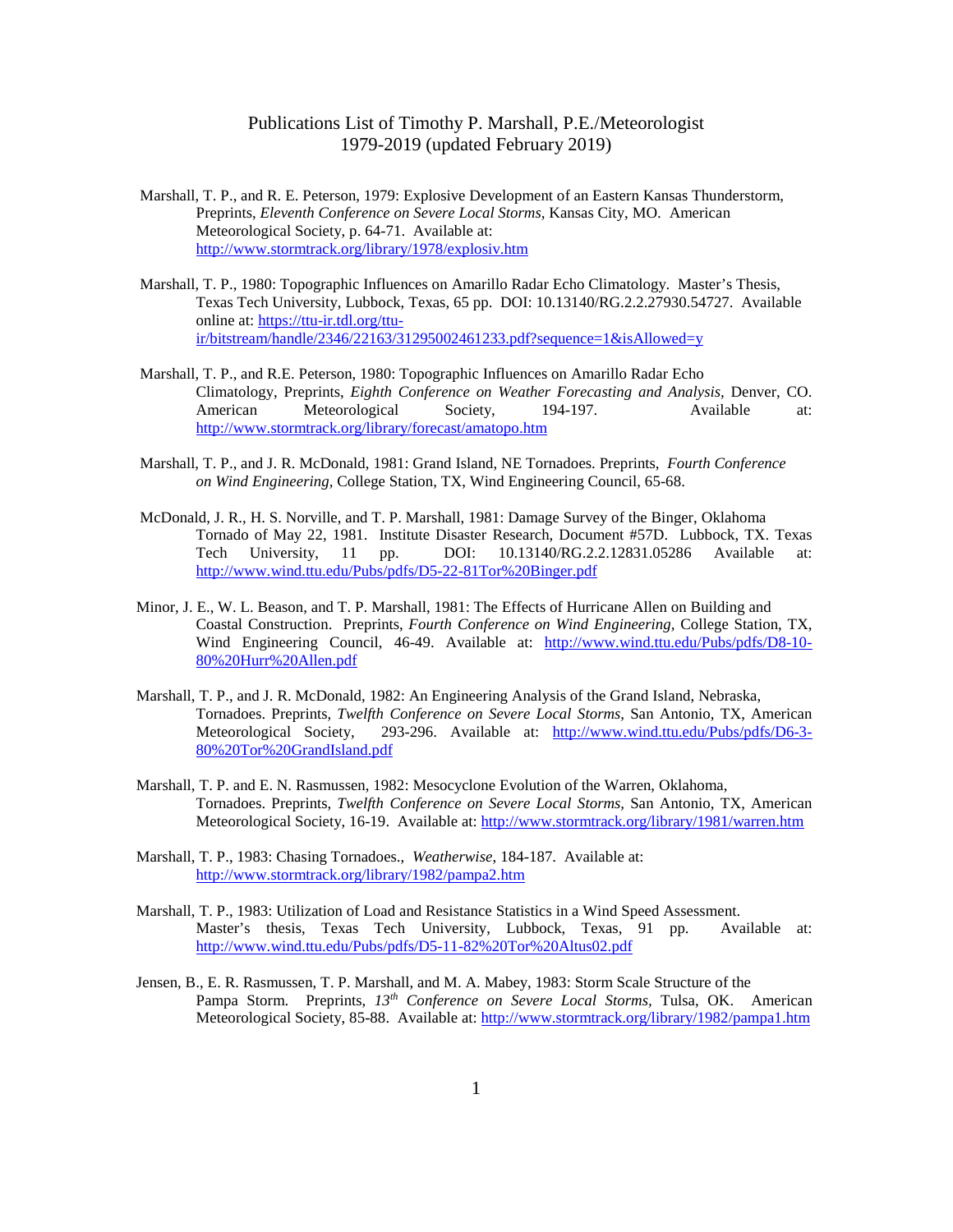- Marshall, T. P., and J. R. McDonald, 1983: Storm Observations and Damage Survey of the Tornado Outbreak near Pampa, Texas on May 19, 1982. Institute for Disaster Research Document, 23 pp. Available at:<http://www.wind.ttu.edu/Pubs/pdfs/D5-11-82%20Tor%20Altus01.pdf>
- McDonald, J. R., and T. P. Marshall, 1983: Damage Survey of the Tornadoes near Altus, Oklahoma. Institute Disaster Research Document. Lubbock, TX. Texas Tech University, 31 pp. Available at: <http://www.wind.ttu.edu/Pubs/pdfs/D5-11-82%20Tor%20Altus03.pdf>
- Marshall, T. P. and J. R. McDonald, 1983: An Engineering Analysis of Structural Damage in the Altus, Oklahoma, Tornado: May 11, 1982. Preprints, *13th Conference on Severe Local Storms,* Tulsa, OK, American Meteorological Society, 66-69. [http://www.wind.ttu.edu/Pubs/pdfs/D5-11-](http://www.wind.ttu.edu/Pubs/pdfs/D5-11-82%20Tor%20Altus01.pdf) [82%20Tor%20Altus01.pdf](http://www.wind.ttu.edu/Pubs/pdfs/D5-11-82%20Tor%20Altus01.pdf)
- Marshall, T. P., 1983: Hurricane Alicia Damage Survey, Haag Publication.
- McDonald, J. R., and T. P. Marshall, 1984: Tornado Damage Documentation*.* U.S. Nuclear Regulatory Publication, NUREG. Lubbock, Texas: Texas Tech University 27pp.
- Marshall, T. P., 1985: The Effects of Urbanization on the Mingo Creek Watershed. Preprints, *Sixth Conference on Hydrometeorology.* Indianapolis, IN, American Meteorological Society, 193-196. Available at:<http://www.stormtrack.org/library/damage/mingo1.htm>
- Marshall, T. P., 1985: Damage Assessment of the Mesquite, Texas, Tornado. Preprints, *Fifth U.S. National Conference on Wind Engineering,* College Station, Texas: Wind Engineering Council, 11-18. Available at:<http://www.stormtrack.org/library/damage/mesquit.htm>
- Marshall, T. P., 1985: Utilization of Load/Resistance Statistics in a Wind Speed Assessment. Preprints, *Fifth U.S. National Conference on Wind Engineering,* College Station, Texas: Wind Engineering Council, 41-48. Available at:<http://www.stormtrack.org/library/damage/utlizat.htm>
- Marshall, T. P., 1985: Performance of Structures in Hurricane Alicia and the Altus, Oklahoma, Tornado. Preprints, *DOE Natural Phenomena Hazards Mitigation Conference*, Las Vegas, NV. Department of Energy, Office of Nuclear Safety, 140-149. Available at: <http://www.stormtrack.org/library/damage/alicia.htm>
- Marshall, T. P., and C.S. Kirkpatrick, 1985: *Hail Damage to Wood Shingle and Shake Roofs: An Assessment Criteria.* Dallas, TX, Haag Engineering Co., 28 pp.
- Marshall, T. P., 1985: Hurricane Danny Damage Survey, Haag Publication. 12 p.
- Marshall, T. P., 1985: Hurricane Elena Damage Survey, Haag Publication. Available at: <http://www.stormtrack.org/library/damage/elena.htm>
- Marshall, T. P., 1986: Contribution of Urbanization to the Tulsa, OK Flood. Preprints, *National Weather Service QPF Conference,* Southern Region, Houston, Texas, 4 pp.
- Marshall, T. P., 1986: Roof Damage: Hail or Hammer. *Insurance Adjuster,* 99-100.
- Marshall, T. P., and C. S. Kirkpatrick, 1987: *Wood Roofs: Damage and Repair,* Short Course Book. First, Second, and Third Editions. Dallas, Texas: Haag Engineering Co., 109 pp.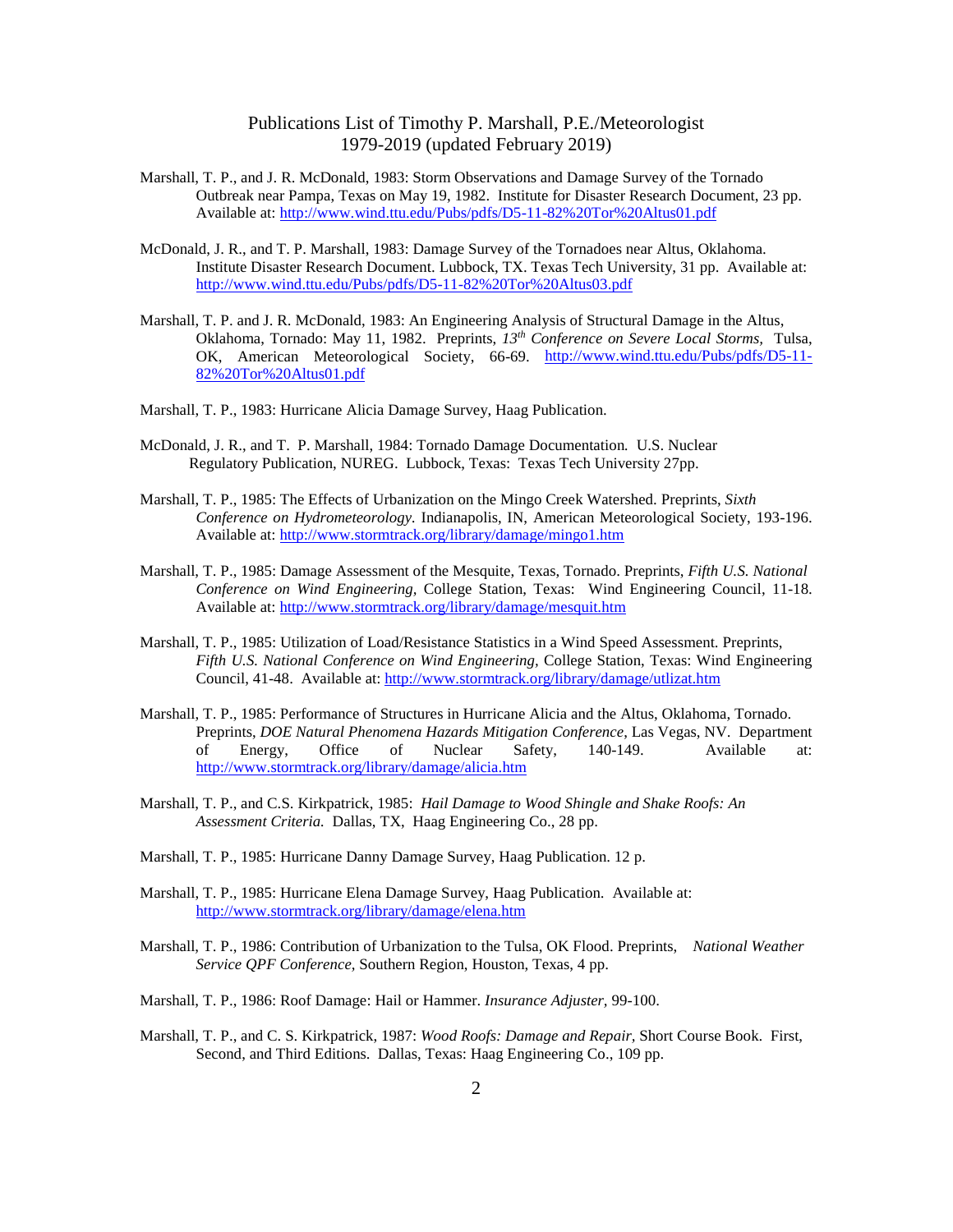- Marshall, T. P., 1990: Lessons Learned from Analyzing Tornado Damage. *Storm Data,* 23-29. Available at:<http://www.stormtrack.org/library/damage/lessons1.htm>
- Marshall, T. P., 1990: Curved Corner Fractures in Concrete Tile, Haag Engineering Publication, 12 pp.
- Marshall, T. P., 1992: Dryline Magic. *Weatherwise*, 21-23. Available at: <http://www.stormtrack.org/library/forecast/dryline.htm>
- Marshall, T. P., 1992: Countdown to Disaster: Chasing the Andover, KS Tornado, *Weatherwise*, 21-23. Available at:<http://www.stormtrack.org/library/1992/count.htm>
- Marshall, T. P., 1992: Hurricane Andrew Damage Survey, Haag Engineering Publication. Available at: <http://www.stormtrack.org/library/damage/andrew.htm>
- Marshall, T. P., 1992: Houston, Texas Tornado Damage Survey, Haag Engineering Publication. Available at:<http://www.stormtrack.org/library/1992/houston.htm>
- Marshall, T. P., 1993: A Passion for Prediction, *Weatherwise,* 22-26. Available at: <http://www.stormtrack.org/library/chasing/passion.htm>
- Marshall, T. P., 1993: Lessons learned from analyzing tornado damage, The Tornado: It's structure, dynamics, predictions, and hazards, C. Church, D. Burgess, C. Doswell, and R. Davies-Jones, Eds., American Geophysical Union, p. 495-500. Available at: <http://www.stormtrack.org/library/damage/lessons1.htm>
- Marshall, T. P., 1994: The Wizard of Oz Tornado, *Journal of Meteorology*, 19 (192), 271-273. Available at:<http://www.stormtrack.org/library/fringe/oz.htm>
- Feldt, J., B. McIntyre, B. Reichenbaugh, and T. P. Marshall, 1994: Southeastern United States Palm Sunday Tornado Outbreak of March 27, 1994, *Natural Disaster Survey Report*, National Oceanic and Atmospheric Administration, U.S. Department of Commerce, Silver Spring, MD, 54 pp. Available at: <http://www.weather.gov/om/assessments/pdfs/palmsunday.pdf>
- Marshall, T. P., and R. F. Herzog, 1999: Protocol for Assessment of Hail-Damaged Roofing, *Proceedings of the North American Conference on Roofing Technology*, Toronto, Canada, p. 40-46. Available at:<https://www.nrca.net/rp/technical/files/6854.pdf>
- Marshall, T. P., 2000: Damage Survey of the Moore, Oklahoma Tornado, Preprints, *20th Conference on Severe Local Storms*, Orlando, FL, American Meteorological Society, p. 5-8.
- Marshall, T. P., and T. Troutman, 2000: Damage and Radar Analysis of the Nashville, TN Tornado, Preprints, *20th Conference on Severe Local Storms*, Orlando, FL. American Meteorological Society, p. 420-423. Available at[: http://www.stormtrack.org/library/damage/nashvill.htm](http://www.stormtrack.org/library/damage/nashvill.htm)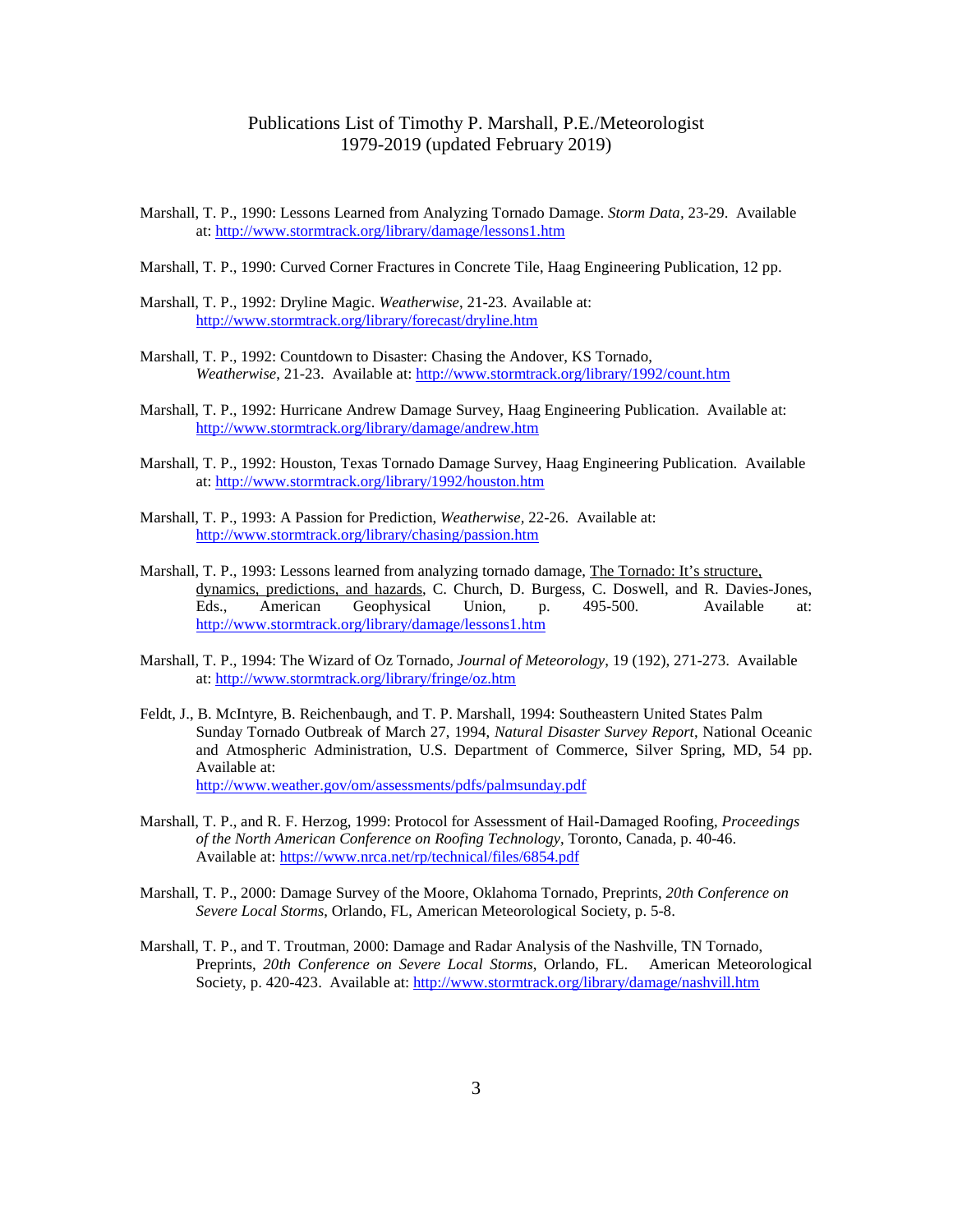- Troutman, T.W., and T. P. Marshall, 2000: A comparison of WSR-88D radar velocity signatures to tornado damage for the April 16, 1998 tornado outbreak in middle Tennessee, Symposium on the mystery of severe storms: A tribute to the work of T. Theodore Fujita,  $80<sup>th</sup>$  Annual meeting of the American Meteorological Society, Long Beach, CA. Available online at: <https://ams.confex.com/ams/annual2000/webprogram/Paper5206.html>[POSTER]
- Herzog, R. F., M. J. Sitzmann, and T. P. Marshall, 2001: Hail Impact Resistance of Asphalt Shingle Overlays, *Proceeding of the North American Conference on Roofing Technology*, Ottawa, Canada.
- Marshall, T. P., 2002: Tornado damage survey at Moore, Oklahoma, *Weather and Forecasting*, American Meteorology Society, Boston, MA, Vol. 17, p. 582-598. Available at: <http://ams.allenpress.com/archive/1520-0434/17/3/pdf/i1520-0434-17-3-582.pdf>
- Marshall, T. P., E. Brusky, and J. K. Last, 2002: Storm surge on Lake Butte des Morts during the 11 June 2001 bow echo event, *21st Conference on Severe Local Storms, San Antonio*, TX, p. 70-73. Available at:<http://ams.confex.com/ams/pdfpapers/45855.pdf>
- Marshall, T. P., R. F. Herzog, and S. K. Smith, 2002: Hail damage threshold sizes for common roofing materials, *21st Conference on Severe Local Storms*, San Antonio, TX p. 95-98. Available at: Available at:<http://ams.confex.com/ams/pdfpapers/45858.pdf>
- Marshall, T.P. and M. Foster, 2002: Damage survey and radar analysis of the Fort Worth and Arlington, TX tornadoes on 28 March 2002, *21st Conference on Severe Local Storms*, San Antonio, TX, p. 178-181. Available at:<http://ams.confex.com/ams/pdfpapers/45859.pdf>
- Marshall, T. P., C. Broyles, S. Kersch, and J. Wigenroth, 2002: The effects of low-level boundaries on the development of the Panhandle, TX tornadic storm on 29 May 2001, *21st Conference on Severe Local Storms*, San Antonio, TX, p. 559-562. Available at: <http://ams.confex.com/ams/pdfpapers/45897.pdf>
- Ogren, J., R. Kane, S. Brueske, M. Vescio, J. Leslie, W. Presnell, and T. P. Marshall, 2002: La Plata, MD tornado outbreak of April 28, 2002, *National Disaster Survey Report*, National Oceanic and Atmospheric Administration, U.S. Department of Commerce, Silver Spring, MD, 23 pp. Available at:<http://www.weather.gov/om/assessments/pdfs/laplata.pdf>
- Marshall, T. P., 2003: The La Plata, MD tornado: issues regarding the F-scale. *Symposium on the F-Scale and Severe-Weather Damage Assessment*, 83rd Annual Meeting of the American Meteorological Society, Long Beach, CA. Available at: <http://ams.confex.com/ams/pdfpapers/53280.pdf>
- Marshall, T. P., W. F. Bunting, and J. D. Weithorn, 2003: Procedure for assessing wind damage to woodframed residences, *Symposium on the F-Scale and Severe-Weather Damage Assessment*, 83rd Annual Meeting of the American Meteorological Society, Long Beach, CA. Available at: <http://ams.confex.com/ams/pdfpapers/52226.pdf>
- Marshall, T. P., 2004: Roof damage issues in hurricanes, *26th Conference on Hurricanes and Tropical Meteorology,* Miami, FL. Available at:<http://ams.confex.com/ams/pdfpapers/75153.pdf>
- Marshall, T. P., 2004: Building damage issues in hurricanes, *26th Conference on Hurricanes and Tropical Meteorology*, Miami, FL. Available at:<http://ams.confex.com/ams/pdfpapers/75154.pdf>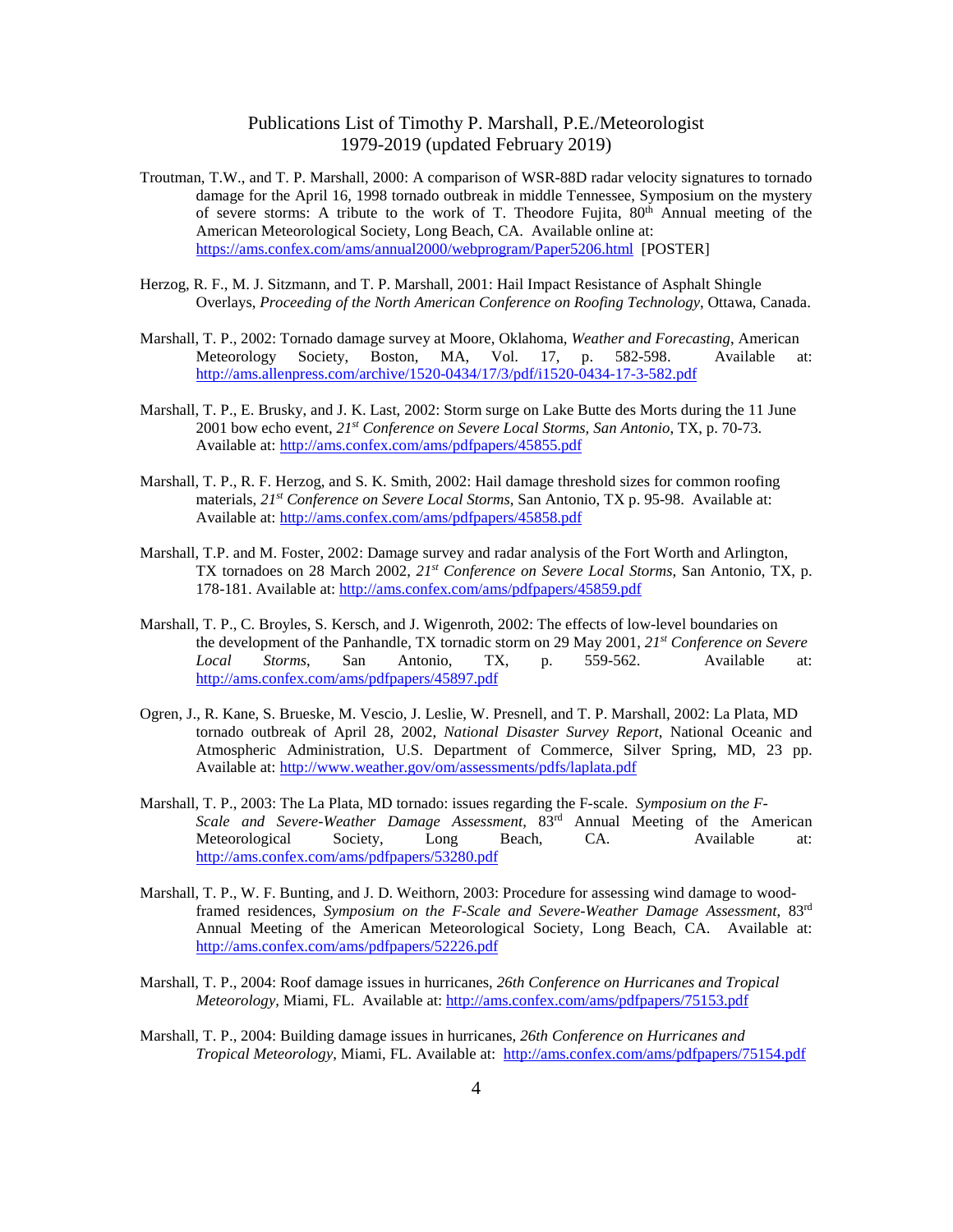- Marshall, T. P., 2004: Hail damage to asphalt roof shingles, *22nd Conference on Severe Local Storms*, Hyannis, MA. Available at:<http://ams.confex.com/ams/pdfpapers/81091.pdf>
- Marshall, T. P., 2004: Hail damage to built-up roofing, *22nd Conference on Severe Local Storms*, Hyannis, MA. Available at:<http://ams.confex.com/ams/pdfpapers/80510.pdf>
- Marshall, T. P, 2004: Hail damage to tile roofing, *22nd Conference on Severe Local Storms*, Hyannis, MA. Available at:<http://ams.confex.com/ams/pdfpapers/81093.pdf>
- Marshall, T. P., 2004: The Enhance Fujita (EF) scale, *22nd Conference on Severe Local Storms*, Hyannis, MA. Available at:<http://ams.confex.com/ams/pdfpapers/81090.pdf>
- Marshall, T. P., 2004: The Dallas-Ft. Worth hailstorm on April 5, 2003, *22nd Conference on Severe Local Storms,* Hyannis, MA. Available at:<http://ams.confex.com/ams/pdfpapers/81089.pdf>
- Marshall, T. P., 2004: Building damage issues in tornadoes, *22nd Conference on Severe Local Storms*, Hyannis, MA. Available at:<http://ams.confex.com/ams/pdfpapers/81094.pdf>
- Marshall, T. P., 2004: Hurricane Charley Storm Damage Survey, Haag Engineering Publication, 82 pp. Available from Haag Engineering.
- Marshall, T. P. 2004: Hurricane Frances Storm Damage Survey: A report to ARMA, Haag Engineering Publication, 37 pp.
- Marshall, T. P., 2004: Hurricane Ivan Storm Damage Survey, Haag Engineering Publication, 89pp. Available from Haag Engineering.
- Marshall, T. P., 2005: Hurricane Katrina Storm Damage Survey, Haag Engineering Publication, 114p. Available from Haag Engineering.
- Marshall, T. P., 2005: Ball Peen Test, Haag Publication. Available at: <http://haageducation.com/publications.asp>
- Marshall, T. P., 2006: Hurricane Ivan Damage Survey, *27th Conference on Hurricanes and Tropical Meteorology*, Monterey, CA. Available at:<http://ams.confex.com/ams/pdfpapers/106925.pdf>
- Marshall, T. P., 2006: Hurricane Katrina Damage Survey, *27th Conference on Hurricanes and Tropical Meteorology*, Monterey, CA Available at:<http://ams.confex.com/ams/pdfpapers/106926.pdf>
- Marshall, T. P., 2006: Hurricane Katrina Verification Study, Haag Publication. 14p. Available at: <http://haageducation.com/publications.asp>
- Marshall, T. P., D. Teasdale, J. Weithorn, T. Taylor, 2006: Wind V. Wave Damage Assessment. 76p. Haag Engineering (out of print).
- Marshall, T. P., and D. K. Hoadley, 2006: Roger Jensen: Storm Photographer (1933-2001), *23rd Conference on Severe Local Storms*, St. Louis, MO. Available at: <http://ams.confex.com/ams/pdfpapers/115204.pdf>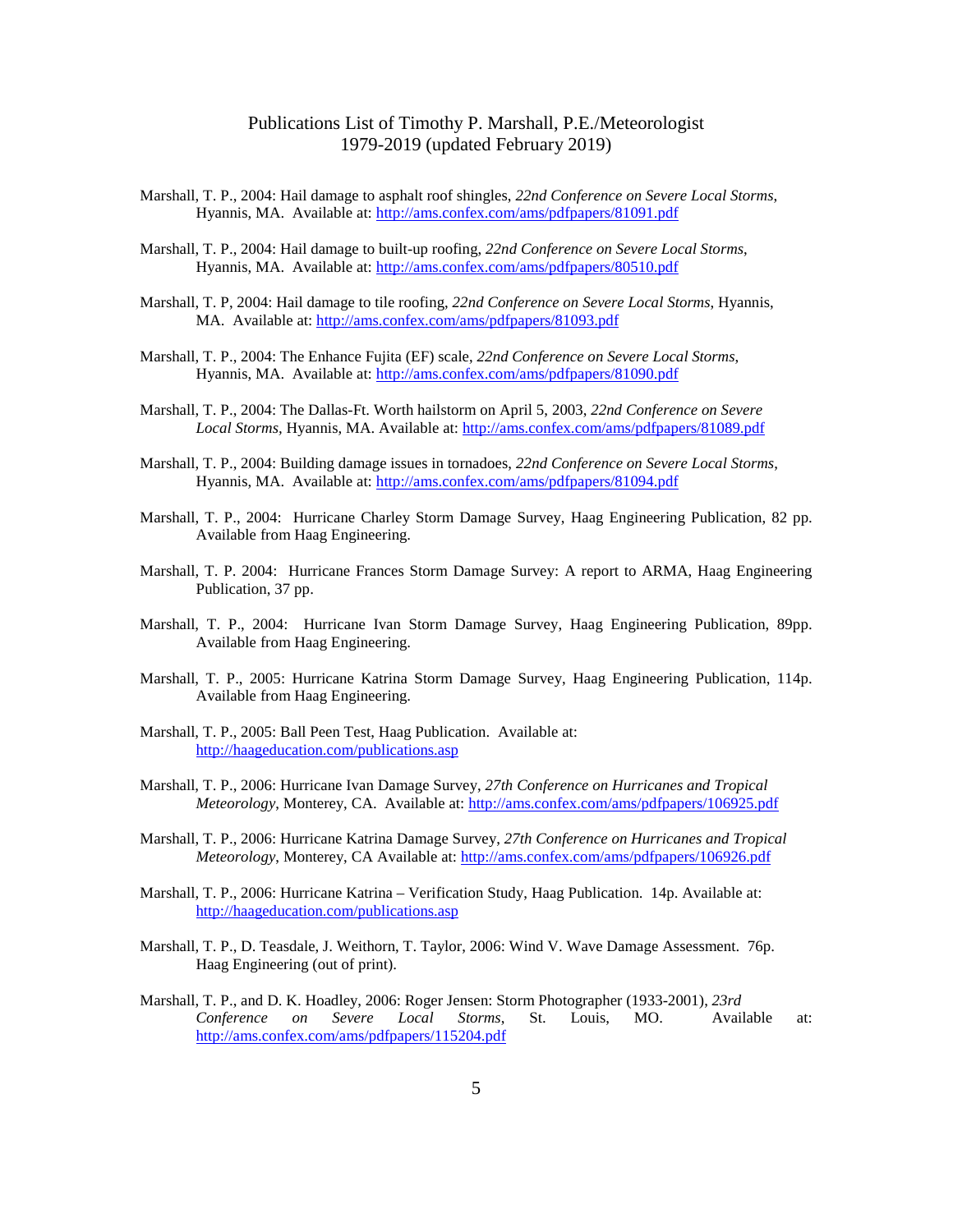- Marshall, T. P. and S. Robinson, 2006: The Birmingham, UK Tornado, *23rd Conference on Severe Local Storms*, St. Louis, MO. Available at:<http://ams.confex.com/ams/pdfpapers/115203.pdf>
- Morrison, S., J. Green, R. Herzog, and T. Marshall, 2006: Tile Roofs Damage Assessment Guide. 67p Available from [http://haageducation.com/books-tools/tile-roofs-damage-assessment-field](http://haageducation.com/books-tools/tile-roofs-damage-assessment-field-guide/20/)[guide/20/.](http://haageducation.com/books-tools/tile-roofs-damage-assessment-field-guide/20/)
- Marshall, T. P., 2008: Wind speed-damage correlation during Hurricane Katrina, *Tropical Meteorology Special Symposium*, 88th Annual meeting of the American Meteorological Society, New Orleans, LA. Available at: <http://ams.confex.com/ams/pdfpapers/131732.pdf>
- Marshall, T. P., 2008: Wind, Water, or Both? Claim Advisor Magazine. Available online at: <http://www.claimsadvisor.com/Articles/?i=25>
- Marshall, T. P., 2008: Wind versus water damage to buildings: A Meteorological Perspective, *28th Conference on Hurricanes and Tropical Meteorology*, Orlando, FL. Available online at: <http://ams.confex.com/ams/pdfpapers/137547.pdf>
- Marshall, T. P. and L. Eblen, 2008: The Rosita Valley, TX tornado: 24 April 2007, *24th Conference on Severe Local Storms*, Savannah, GA. Available online at: <http://ams.confex.com/ams/pdfpapers/141532.pdf>
- Marshall, T. P, K. Jungbluth, and A. Baca, 2008: The Parkersburg, IA tornado: 25 May 2008, *24th Conference on Severe Local Storms*, Savannah, GA. Available online at: <http://ams.confex.com/ams/pdfpapers/141533.pdf>
- Marshall, T. P., D. McCarthy, and J. Ladue, 2008: Damage survey of the Greensburg, KS tornado, *24th Conference on Severe Local Storms*, Savannah, GA. Available online at: <http://ams.confex.com/ams/pdfpapers/141534.pdf>
- Marshall, T.P, 2009: On the performance of buildings in Hurricanes: A study for the Saffir-Simpson Scale Committee, 34 pp. Available at:<https://www.nhc.noaa.gov/pdf/SSHWS-Marshall.pdf>
- Marshall, T. P. S. Morrison, R. Herzog, and J. Green, 2010: Wind effects on asphalt shingles, *29th Conference on Hurricanes and Tropical Meteorology*, Orlando, FL. Available online at: <http://ams.confex.com/ams/pdfpapers/167533.pdf>
- Marshall, T. P., 2010: Hurricane Ike Damage Survey, *29th Conference on Hurricanes and Tropical Meteorology*, Orlando, FL. Available online at: [http://ams.confex.com/ams/pdfpapers/167534.pdf](http://ams.confex.com/ams/pdfpapers/167533.pdf)
- Marshall, T. P., J. Green, R. Herzog, S. Morrison, and J. Spruiell, 2010: Ice ball impact testing of roofing materials, Materials Science and Technology Conference, Session on Failure Analysis and Prevention: Natural Disasters. 10 pp. Available from [http://matscitech.org/.](http://matscitech.org/) CD-ROM only.
- Marshall, T. P., 2010: Damage survey of the Picher, Oklahoma tornado, *25th Conference on Severe Local Storms*, Denver, CO. Available online at: <http://ams.confex.com/ams/pdfpapers/173923.pdf>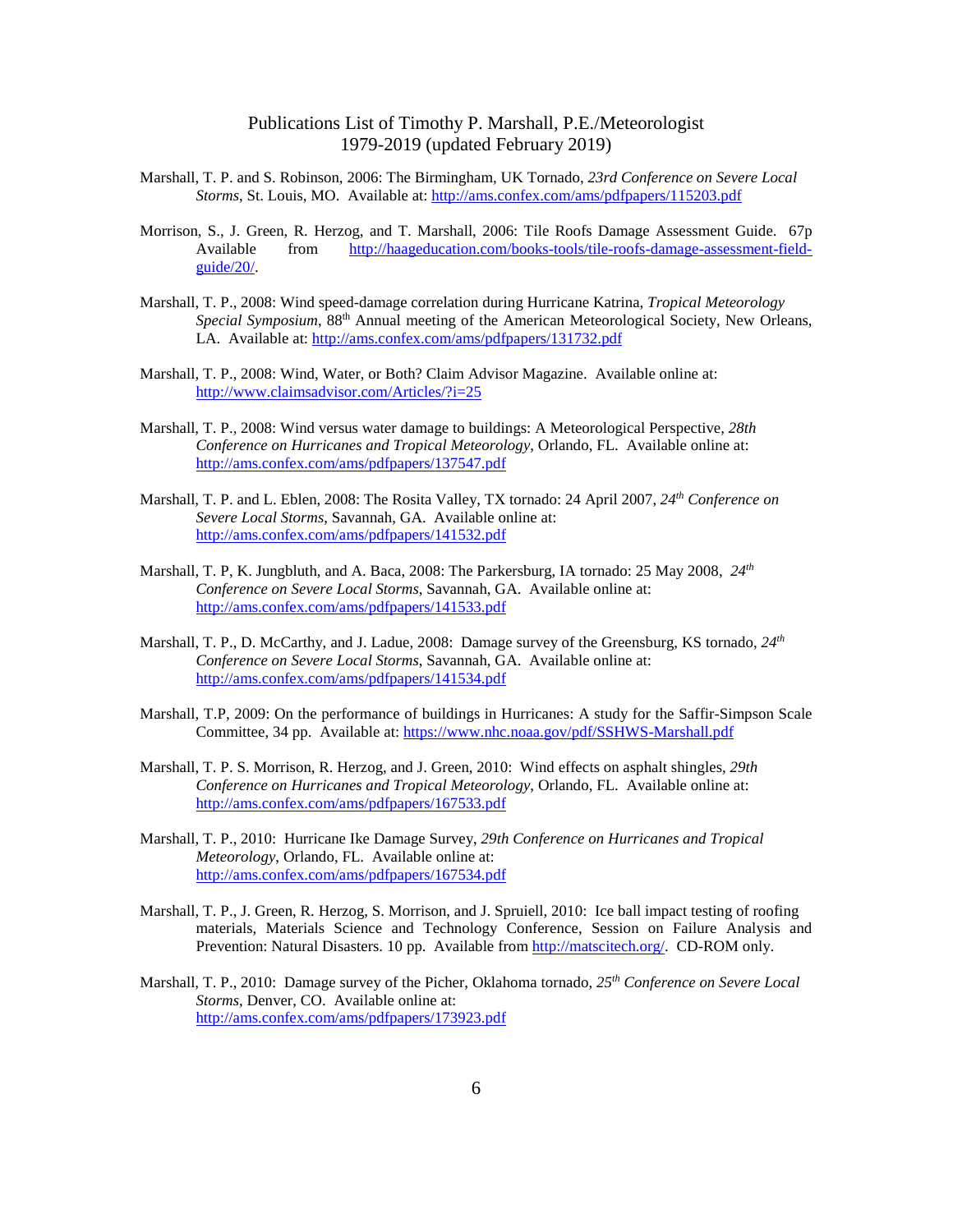- Marshall, T. P., S. Morrison and J. Green, 2010: On the performance of brick and concrete masonry in windstorms, *25th Conference on Severe Local Storms*, Denver, CO. Available online at: <http://ams.confex.com/ams/pdfpapers/173924.pdf>
- Brewster, K. A., M. C. Coniglio, M. P. Foster, G. S. Garfield, J. G. Ladue, and T. P. Marshall, 2010: Forecasting supercell storms: Applications of operational tools and cutting-edge numerical model guidance in Vortex 2.  $25^{th}$  Conference on Severe Local Storms. Denver, CO. Available guidance in Vortex 2, 25<sup>th</sup> Conference on Severe Local Storms, online at:<http://ams.confex.com/ams/pdfpapers/176186.pdf>
- Morrison, S., R. Herzog, C. Lopez, and T. Marshall, 2011: Built-up Roofs Damage Assessment Field Guide, 66p. Available from Haag Engineering at: [http://haageducation.com/books-tools/built-up](http://haageducation.com/books-tools/built-up-roofs-field-guide/57/)[roofs-field-guide/57/](http://haageducation.com/books-tools/built-up-roofs-field-guide/57/)
- Marshall, T. P., 2012: Performance of Concrete Masonry Buildings in the Joplin Tornado, 92<sup>nd</sup> Annual Meeting of the American Meteorological Society, New Orleans, LA. Available online at: [https://ams.confex.com/ams/92Annual/webprogram/Manuscript/Paper201090/AMS-](https://ams.confex.com/ams/92Annual/webprogram/Manuscript/Paper201090/AMS-CMUPerformance1.pdf)[CMUPerformance1.pdf](https://ams.confex.com/ams/92Annual/webprogram/Manuscript/Paper201090/AMS-CMUPerformance1.pdf)
- Marshall, T. P., J. Stefkovich, J. DeBlock, J. Ladue, and C. Karstens, 2012: Damage survey of the Tuscaloosa-Birmingham Tornado on 27 April 2011, 17pp. *26th Conf. Severe Local Storms*, Nashville, TN, Available online at: <https://ams.confex.com/ams/26SLS/webprogram/Paper211667.html>
- Marshall, T. P. J. G. Ladue, K. L Ortega, and G. J. Stumpf, 2012: Performance of residences and shelters in the Oklahoma tornadoes of 24 May 2011, *26th Conf. Severe Local Storms*, Nashville, TN, 12 pp. Available online at:<https://ams.confex.com/ams/26SLS/webprogram/Paper211671.html>
- Marshall, T. P., W. Davis, and S. Runnels, 2012: Damage survey of the Joplin Tornado: 22 May 2011, *26th Conf. Severe Local Storms*, Nashville, TN, 21 pp. Available online at: <https://ams.confex.com/ams/26SLS/webprogram/Paper211662.html>
- Karstens, C. D., W. A. Gallus Jr., P. Sarkar, and T. P. Marshall, 2012: Supplemental damage indicators discovered in recent strong tornadoes. 26<sup>th</sup> Conf. Severe Local Storms, Nashville, TN, Available at:<https://ams.confex.com/ams/26SLS/webprogram/Paper211981.html> [POSTER]
- Marshall, T. P., 2012: Hurricane Andrew 20 years later: What have we learned?, *30th Conf. on Hurricanes and Tropical Meteorology*, Ponte Verde, FL. Available online at: <https://ams.confex.com/ams/30Hurricane/webprogram/Manuscript/Paper206042/andrew-V4.pdf>
- Wurman, J., K. Kosiba, P. Robinson, and T. Marshall, 2013: Preliminary results from the ROTATE-2013 season, *36th Conf. on Radar Meteorology*, Breckenridge, CO. 19pp. Available online at: [https://ams.confex.com/ams/36Radar/webprogram/Manuscript/Paper229323/AMS-Radar-2013-](https://ams.confex.com/ams/36Radar/webprogram/Manuscript/Paper229323/AMS-Radar-2013-ROTATE13r.pdf) [ROTATE13r.pdf](https://ams.confex.com/ams/36Radar/webprogram/Manuscript/Paper229323/AMS-Radar-2013-ROTATE13r.pdf)
- Marshall, T. P., 2014: Storm surge damage to buildings, *31st Conf. on Hurricanes and Tropical Meteorology*, San Diego, CA. Available online at: <https://ams.confex.com/ams/31Hurr/webprogram/Paper243547.html>